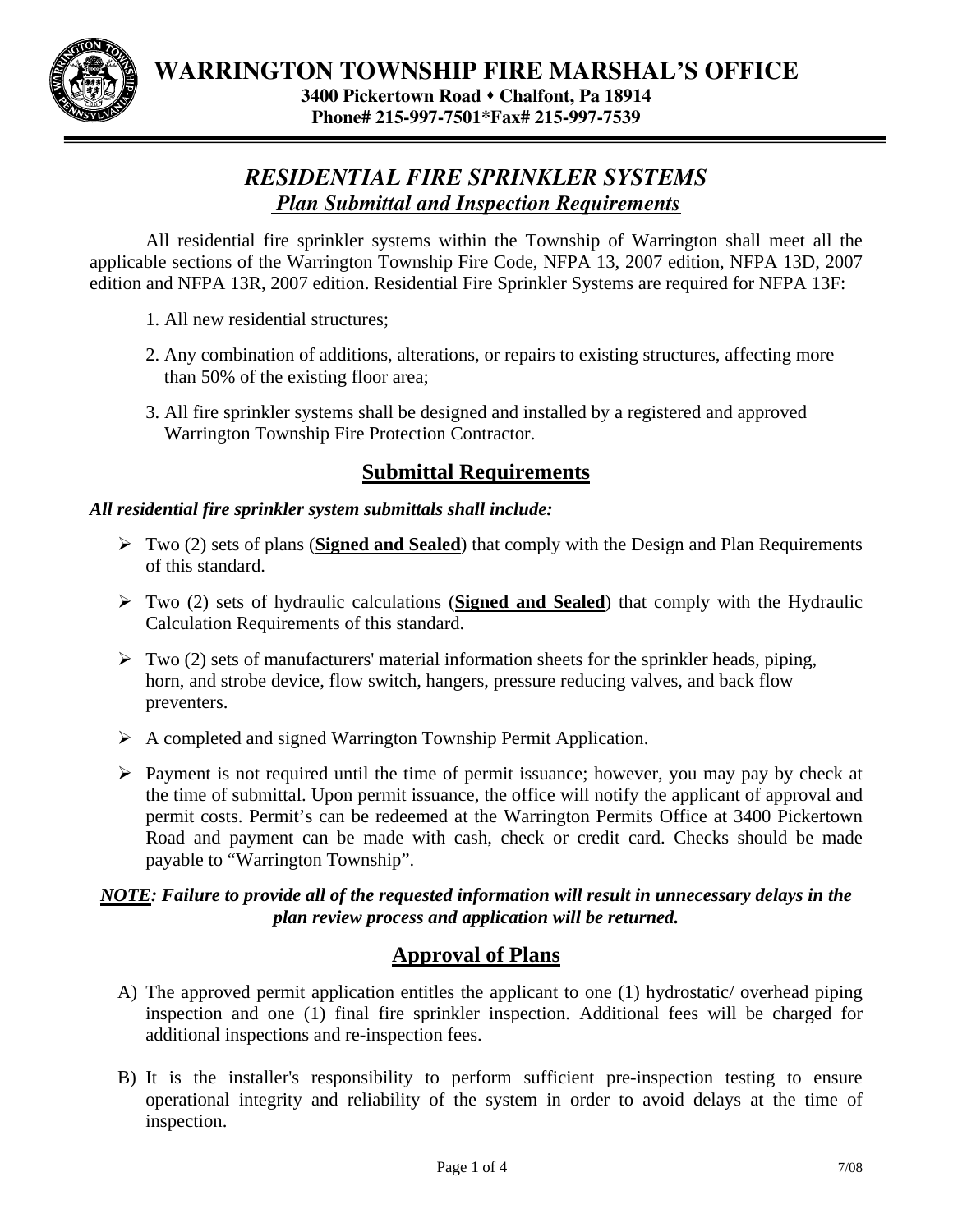### **Design Requirements**

### *Design the one and two family dwellings fire sprinkler systems per current edition of NFPA 13D. The garage exception does not apply. The following detailed requirements shall also apply:*

- A) Sprinklers are required in all areas of the structure including:
	- 1) Attached garage
	- 2) Attic Spaces (as described below if habitable)
	- 3) Crawl Spaces (as described below)
	- 4) Closets (as described below)
	- 5) Under combustible balconies
	- 6) Under steps to basements that have storage space greater than 21 square feet. Underside steps to be sheet rocked.
- B) All heads within the living areas are to be quick or fast response type and listed for residential occupancies.
- C) Sprinklers in the garage shall be spaced at a maximum of 130 square feet per each sprinkler head.
- D) Garages and small enclosures containing heat-producing devices (i.e. furnaces, hot water heater, etc.) may be standard type with intermediate temperature rating within the vicinity of the hazard.
- E) Only listed and approved devices and materials shall be used. CPVC fire sprinkler pipe may be used. All materials shall be installed per their listing requirements. CPVC piping is acceptable for use in a garage when it is installed in the following manner;
	- 1) The piping is installed above a smooth flat horizontal ceiling.
	- 2) The entire ceiling and all the walls are covered with a minimum of 5/8 inch fire rated gypsum board.
- F) Provide horn or bell for alarm activation. Alarm device must be heard in **ALL** areas of the structure to meet code. Depending on the size of the structure, multiple alarm devices may be required. Contractors must provide the manufacturers' information sheets indicating the device being used is approved for its intended use.
- G) Sprinklers are required in all closets exceeding twenty-one square feet. Linen closets or any closet with permanently fixed, full depth shelving utilizing the entire height of the closet should not exceed Twenty-one (21) square feet.
- H) A skylight having dimensions of or greater than four (4) feet by eight (8) feet with a depth of twelve (12) inches must be sprinkler protected with an intermediate temperature rated sprinkler.

### **Plan Submittal Requirement Checklist**

#### *A typical residential fire sprinkler plan submittal shall include the following: Check off completed items. Failure to provide the required information will result in the delay of your plan review and application will be returned.*

- $\Box$  A complete set of piping plans drawn to scale showing all sprinkler head locations (use walls as dimensional reference) and room descriptions.
- Indicate the type of piping being used in all areas, (system piping, riser piping, and underground piping).
- $\Box$  Provide all pipe sizing and lengths in all areas (system piping, riser piping and underground piping).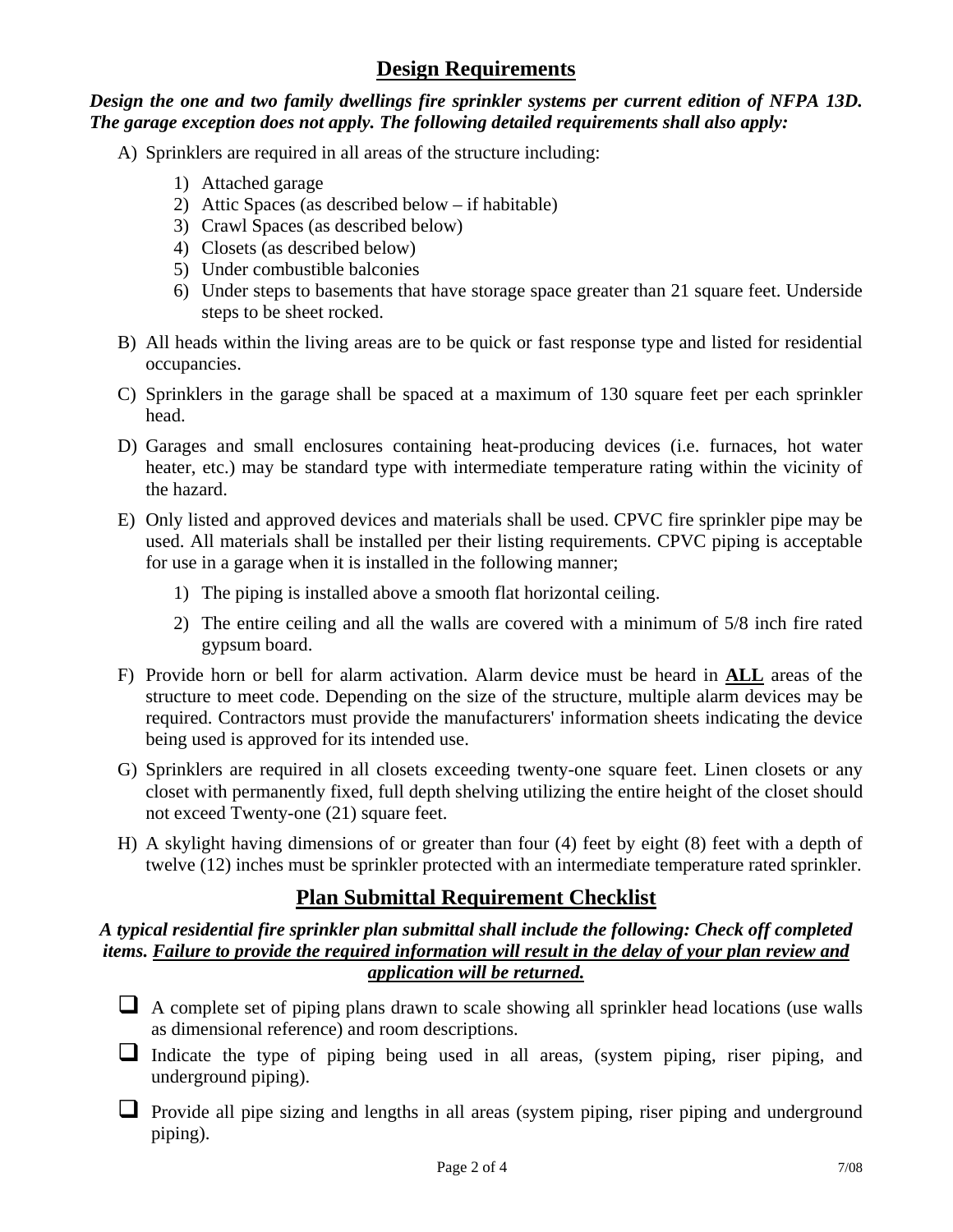- $\Box$  Note any sloped or special ceilings.
- Note any exposed beams, lighting fixtures or other ceiling obstructions to the sprinkler heads.
- $\Box$  Show the attic access door and pilot sprinkler head above.
- $\Box$  Show any attic or crawl space areas that are designed for storage and provide sprinkler coverage for those areas.
- Indicate on the plans all heat producing zones.

 $\Box$  Specify the manufacturer of the sprinkler head, orifice size and temperature rating. Use residential sprinkler heads in habitable spaces.

- **Provide hanger details showing all components and attachment devices.**
- Provide a system riser detail showing all valves and devices (no shut-off devices shall be installed on the system side).
- $\Box$  Show the location of all horn or bell devices.
- $\Box$  Provide the site plan, drawn to scale; showing the underground pipe size, location, water meter size and connection point to the city main.
- **Provide** a building cross section showing sprinkler system components and building construction.

 Provide all necessary information and details so a comprehensive plan review may be performed.

## **Hydraulic Calculation Requirement Checklist**

### *A typical residential fire sprinkler plans submittal shall include the following: Check off completed items. Failure to provide the required information will result in the delay of your plan review.*

- $\Box$  Outline the calculation areas on the plans.
- $\Box$  Calculations are required for the two most hydraulically demanding heads within a compartment (not applicable for additions as described above).
	- o Provide a 15% safety margin
	- o Provide an additional 10-PSI deduction to the calculations to accommodate water system pressure fluctuations.
- $\Box$  Indicate all hydraulic reference points on the plans.
- $\Box$  Indicate the water meter size on the plan and include the appropriate pressure drop in the calculations.
- Provide water flow data and the source of information on the plan. Provide a copy of **written water flow information** from the Warrington Township Water and Sewer. Verbal verification is not accepted.

 $\Box$  The design contractor is responsible to ensure the accuracy of the water flow information.

## **Inspection Requirements**

*Failure to comply with the Inspection Requirements will result in the inspection not being completed and a reinspection fee charged. Any inspections in addition to the two (2) inspections allowed by permit, will be charged for the additional inspections. All inspections shall be scheduled 48 hours in advance. Please call the Warrington Township Fire Marshal's Office at 215 – 997 - 7501, to schedule all inspections.*